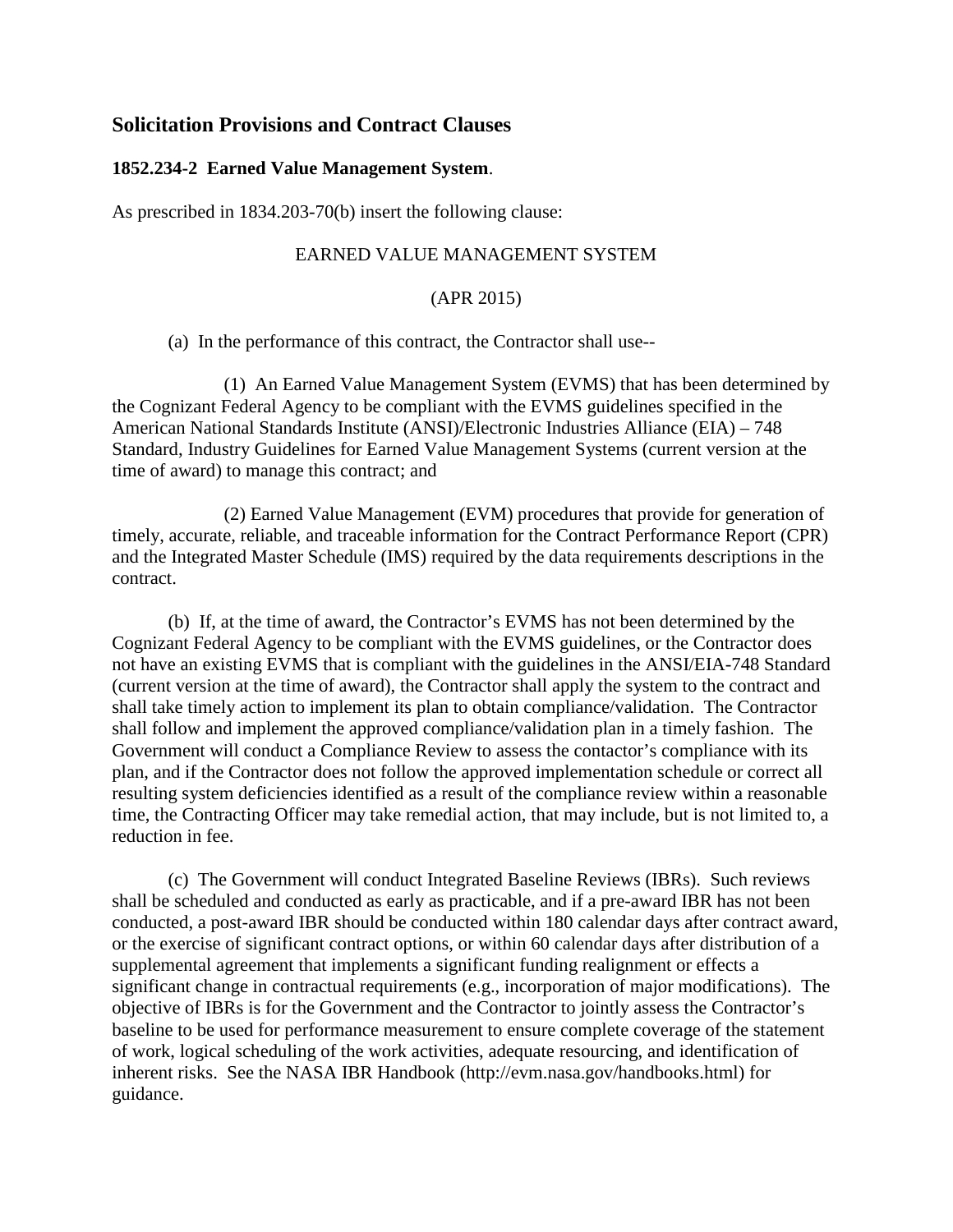(d) Unless a waiver is granted by the Cognizant Federal Agency, Contractor proposed EVMS changes require approval of the Cognizant Federal Agency prior to implementation. The Cognizant Federal Agency shall advise the Contractor of the acceptability of such changes within 30 calendar days after receipt of the notice of proposed changes from the Contractor. If the advance approval requirements are waived by the Cognizant Federal Agency, the Contractor shall disclose EVMS changes to the Cognizant Federal Agency at least 14 calendar days prior to the effective date of implementation.

(e) The Contractor agrees to provide access to all pertinent records and data requested by the Contracting Officer or a duly authorized representative. Access is to permit Government surveillance to ensure that the Contractor's EVMS complies, and continues to comply, with the EVMS guidelines referenced in paragraph (a) of this clause, and to demonstrate—

(1) Proper implementation of the procedures generating the cost and schedule information being used to satisfy the contract data requirements;

(2) Continuing application of the accepted company procedures in satisfying the CPR required by the contract through recurring program/project and contract surveillance; and

(3) Implementation of any corrective actions identified during the surveillance process.

(f) The Contractor shall be responsible for ensuring that its subcontractors, identified below, comply with the EVMS requirements of this clause as follows:

(1) For subcontracts with an estimated dollar value of \$50M or more, the following subcontractors shall comply with the requirements of this clause.

(Contracting Officer to insert names of subcontractors or subcontracted effort).

(2) For subcontracts with an estimated dollar value of less than \$50M, the following subcontractors shall comply with the requirements of this clause except for the requirement in paragraph (b), if applicable, to obtain compliance/validation.

(Contracting Officer to insert names of subcontractors or subcontracted effort.)